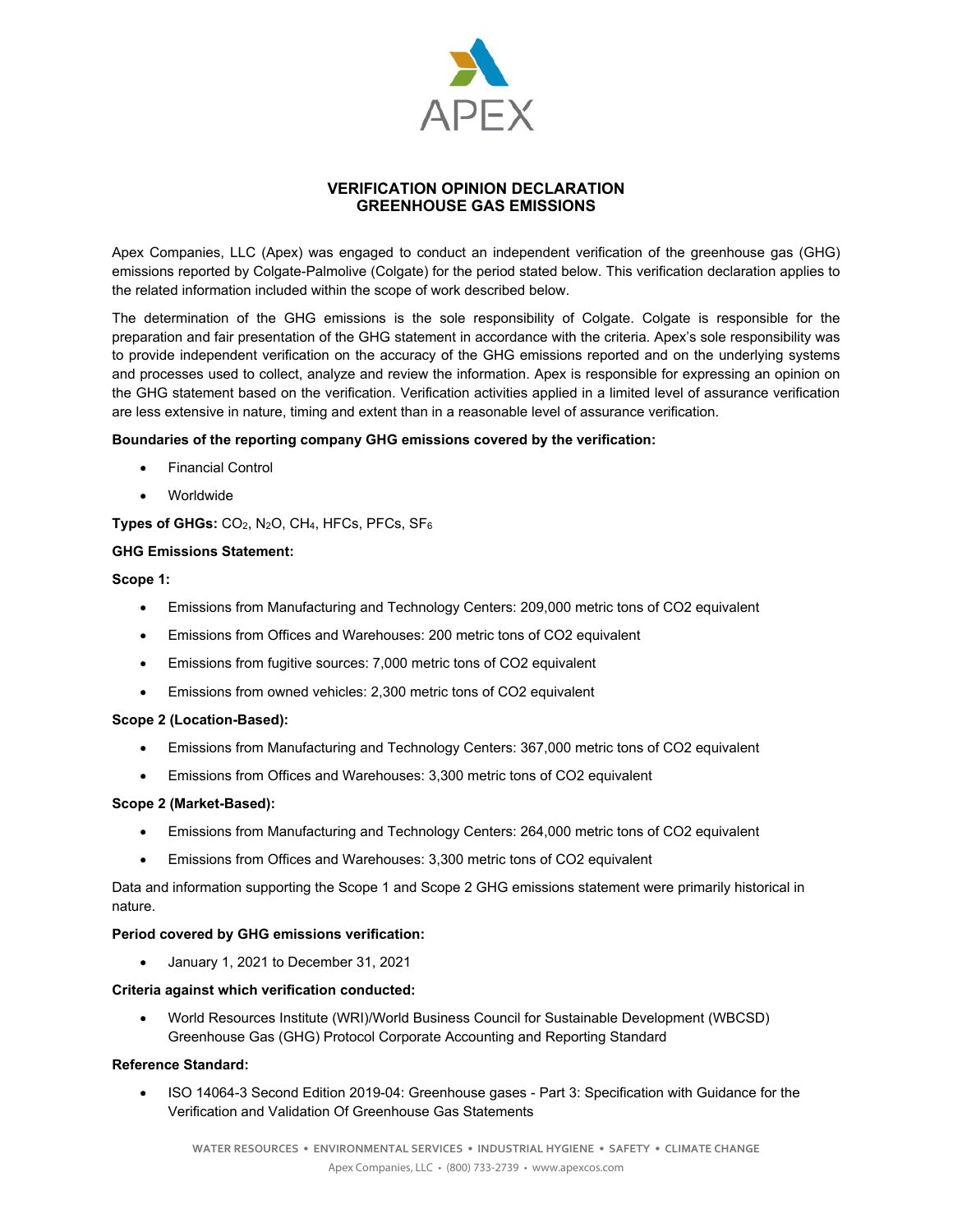

# **Level of Assurance and Qualifications**:

- Limited
- This verification used a materiality threshold of ±5% for aggregate errors in sampled data for each of the above indicators

## **GHG Verification Methodology:**

Evidence-gathering procedures included but were not limited to:

- Interviews with relevant personnel of Colgate including external contractors at the corporate level;
- Review of documentary evidence produced by Colgate;
- Review of Colgate data and information systems and methodology for collection, aggregation, analysis and review of information used to determine GHG emissions; and
- Audit of a sample of data used by Colgate to determine GHG emissions.

### **Verification Opinion:**

Based on the process and procedures conducted, there is no evidence that the GHG emissions statement shown above:

- is not materially correct and is not a fair representation of the GHG emissions data and information; and
- has not been prepared in accordance with the WRI/WBCSD GHG Protocol Corporate Accounting and Reporting Standard.

It is our opinion that Colgate has established appropriate systems for the collection, aggregation and analysis of quantitative data for determination of these GHG emissions for the stated period and boundaries.